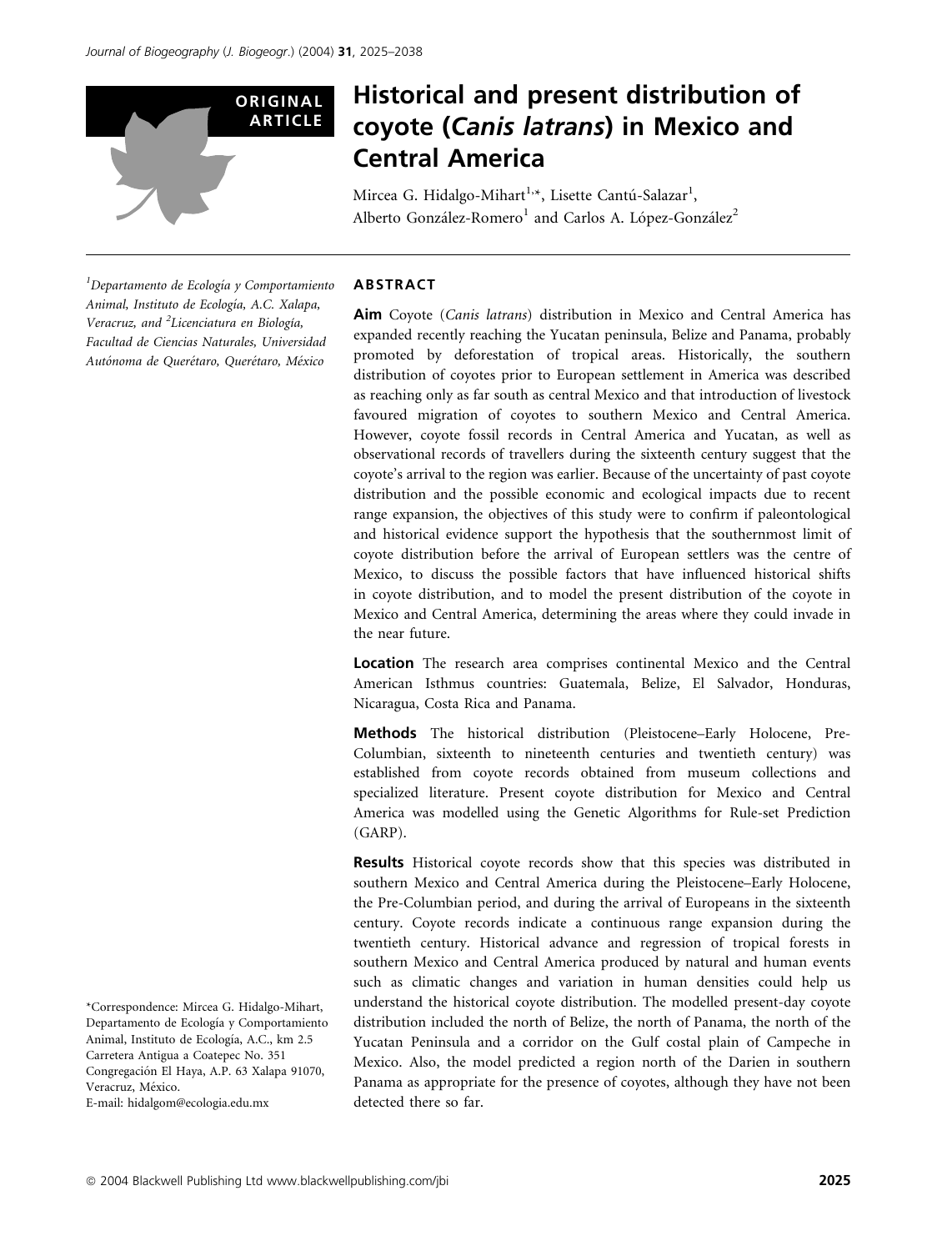Main conclusion Coyote records in southern Mexico and Central America during the Pleistocene–Early Holocene, the Pre-Columbian period, and early arrival of European settlers to the area indicated that coyotes were probably already present there and did not recently disperse from the north of Mexico to the south due to livestock introduction.

## Keywords

Coyote, Canis latrans, Mexico, Central America, distribution, Genetic Algorithms for Rule-set Prediction, range expansion.

## RESUMEN

Objetivo La distribución del coyote (Canis latrans) se ha expandido recientemente en México y Centroamérica hasta alcanzar la península de Yucatán, Belice y Panamá, probablemente favorecida por la deforestación en regiones tropicales. Históricamente se ha creído que la distribución de esta especie a la llegada de los colonizadores europeos tenı´a su limite sur en el centro de México y que la introducción del ganado en el sur de México y Centroamérica favoreció la migración de los coyotes hacia estas áreas. Sin embargo, registros fósiles de coyotes en Centroamérica y Yucatán, así como registros visuales de esta especie por viajeros durante el siglo XVI, sugieren que la llegada de los coyotes a la región fue anterior a lo que previamente se creía. Debido a la controversia sobre la distribución anterior del coyote, así como por los posibles impactos económicos y ecológicos que los coyotes pueden provocar por su reciente expansión, los objetivos de este estudio fueron determinar si la evidencia paleontológica e histórica apoya la hipótesis de que la distribución de esta especie antes de la llegada de los colonizadores europeos llegaba hasta el centro de México, discutir los posibles factores que han influido sobre los cambios históricos en su distribución y modelar la distribución actual del coyote en México y Centroamérica, determinando las áreas que los coyotes pueden invadir en el futuro.

Area de Estudio El estudio comprendió la porción continental de México y los países del Istmo Centroamericano: Guatemala, Belice, El Salvador, Honduras, Nicaragua, Costa Rica y Panamá.

Métodos Se estableció la distribución histórica del coyote (Pleistoceno-Holoceno temprano, Precolombina, siglos XVI al XIX y siglo XX) a partir de registros de coyotes obtenidos de colecciones científicas de museos y literatura especializada. Se modeló la distribución actual del coyote en México y Centroamérica usando algoritmos genéticos (GARP).

Resultados Los registros históricos de coyote indican que la especie estuvo distribuida en el sur de México y Centroamérica durante el Pleistoceno-Holoceno temprano, la etapa Precolombina y a la llegada de los europeos en el siglo XVI. Los registros indican un incremento continuo en el área de distribución del coyote durante el siglo XX. El avance y contracción de los bosques tropicales en el sur de México y Centroamérica debido a causas naturales y humanas, tales como cambios climáticos o variación de las densidades humanas, pueden ayudar a entender la distribución histórica del coyote. La distribución actual de esta especie obtenida a través del modelo, reconoce que puede estar presente al norte de la península de Yucatán y la llanura costera del Golfo de Campeche en México, y en Centroamérica, el norte de Belice y el norte de Panamá. Además, el modelo muestra que, aún cuando la especie no ha llegado a la región norte de Darién en el sur de Panamá, dicho lugar es apropiado para ser invadido por los coyotes.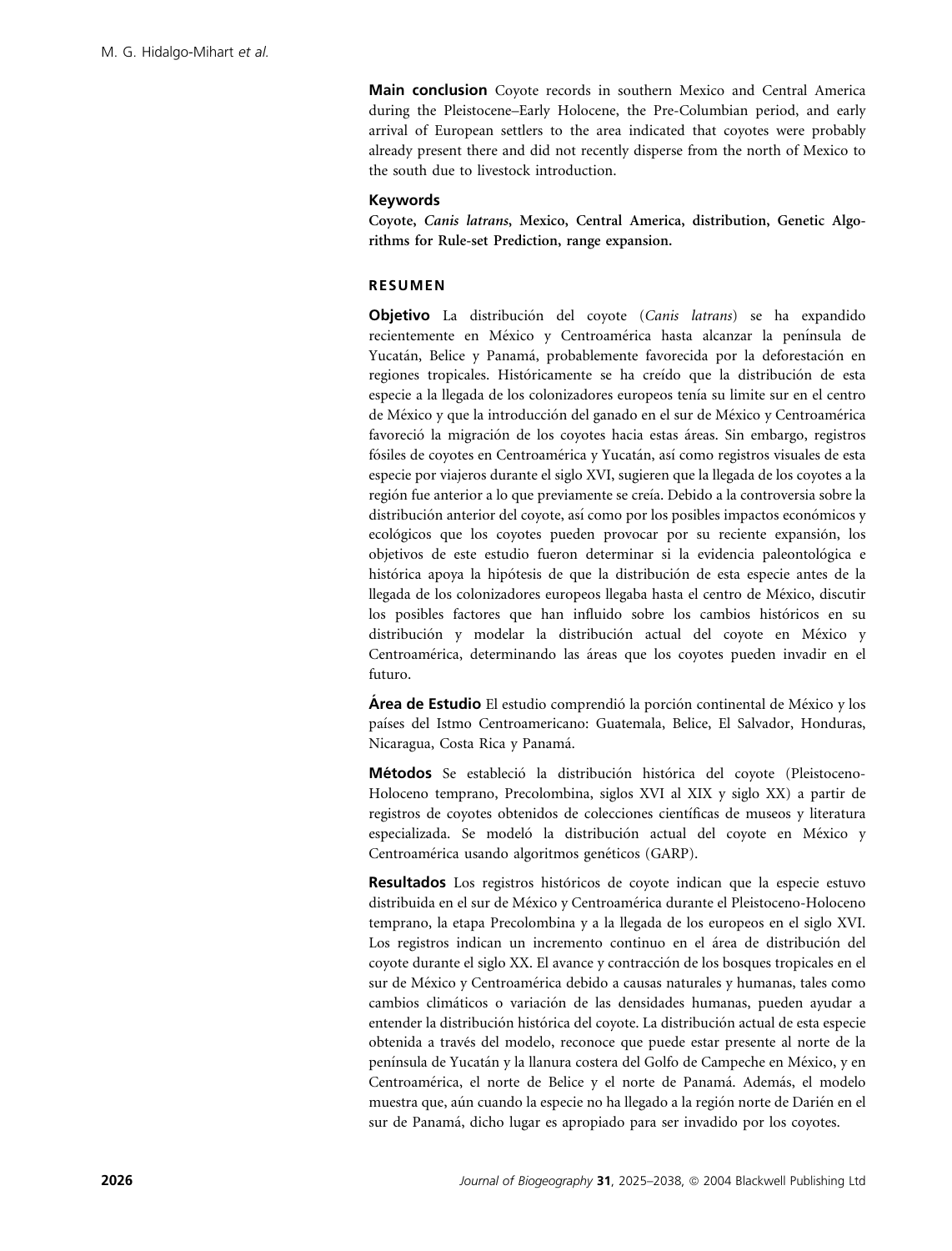Conclusiones Principales Los registros de coyotes en el sur de México y Centroamérica en el Pleistoceno-Holoceno temprano, la época Precolombina y durante las primeras etapas de la Colonia Española indican que los coyotes probablemente ya estaban presentes en el área a la llegada de los colonizadores europeos, y no se dispersaron recientemente hacia el sur de México y Centroamérica desde el centro de México con la introducción de la ganadería en el área.

# Palabras clave

Coyote, Canis latrans, México, Centro América, distribución, GARP, expansión.

# INTRODUCTION

The size, shape, boundaries and internal structure of the distribution of any species is the manifestation of complex interactions between the intrinsic characteristics of the organisms (environmental tolerances, resource requirements, life history attributes, dispersal characteristics, etc.) and the characteristics of their extrinsic environment (in particular those features whose variation in space and time limit distribution and abundance; Brown et al., 1996). The coyote's capacity to exploit clearings in the landscape caused by human settlements and the eradication of larger predators and competition are probably the key factors that have allowed coyotes to change the structure and dynamics of their geographic range and colonize most of North America over the past 100 years (Parker, 1995). These factors may explain changes in the distribution of coyotes in the USA and Canada, but there is little information on the causes that have favoured the expansion of coyotes in southern Mexico and Central America. The recent deforestation of tropical areas by human activities has been suggested as the key factor contributing to the establishment of new coyote populations in northern Panama (Méndez et al., 1981; Vaughan, 1983), the north of the Yucatan peninsula (Sosa-Escalante et al., 1997) and Belize (Platt et al., 1998). This suggestion is based on the supposition that deforested areas are similar to open and semi-open habitats where coyotes evolved and to which they are welladapted (Young & Jackson, 1951; Bekoff, 1977). In addition forests appear to be marginal habitats for coyotes probably because of their poor hunting abilities in dense forest vegetation, as perhaps reflected by malnutrition and low fecundity and population densities (Richer et al., 2002; see Créte et al., 2001 for a review).

The current distribution of coyotes, with almost every site between Alaska and Costa Rica being occupied (Bekoff, 1977; Hall, 1981), contrasts with the coyote hypothetical distribution prior to the arrival of Europeans in the sixteenth century, when coyotes were apparently restricted to the prairies of western North America and extended south only to central Mexico (Young & Jackson, 1951; Nowak, 1978). It was not until European settlement and livestock introduction radically changed patterns of land use that coyote expansion

occurred throughout North America, including southern Mexico, and Central America reaching the present-day distribution (Young & Jackson, 1951). However, this distributional hypothesis assumes a scenario in which the environment in the south of Mexico and Central America before the arrival of Europeans was stable and forests permanently covered the area preventing coyote colonization to the south. Recent findings indicate that from 30,000 yr BP. (when the first coyotes inhabited northern and central Mexico in the Pleistocene) through the European arrival, geological and historical events produced that enormous areas of forest in southern Mexico and Central America advanced and retreated in response to climatic changes and impacts of populations of Native Americans (Leyden, 1984; Whitmore & Turner, 1992; Metcalfe et al., 2000; Brenner et al., 2002). This dynamic scenario, in which open and semi-open habitats were present in southern Mexico and Central America before the arrival of the Europeans, suggests the hypothesis that coyotes might have moved to southern areas earlier than previously thought. Thus, we predicted that, after a review of the recent literature, paleontological and historical evidence would show that the southernmost limit of coyote distribution before the arrival of European settlers was farther south in Central America and not in the center of Mexico.

Understanding the processes that have affected the distribution of this predator in Mexico and Central America may yield insights into the consequences of coyote range expansion in the future. Such consequences are not trivial, given the observed extent of economic (i.e. National Agricultural Statistics Service, 2000, 2001) and ecological (i.e. Crooks & Soulé, 1999) impacts of this species in other areas of their range. Thus, our second objective was to attempt to identify the geological and historical events that influenced the historical distribution of coyotes in the area.

If recent coyote range expansion in southern Mexico and Central America has been influenced by the adaptation of coyotes to man and habitat destruction (Vaughan, 1983; Sosa-Escalante et al., 1997), expansion is likely to continue in the future, especially with the accelerated deforestation rates (Kaimowitz, 1996; Challenger, 1998). Therefore, our third objective in this study was to determine the present distribu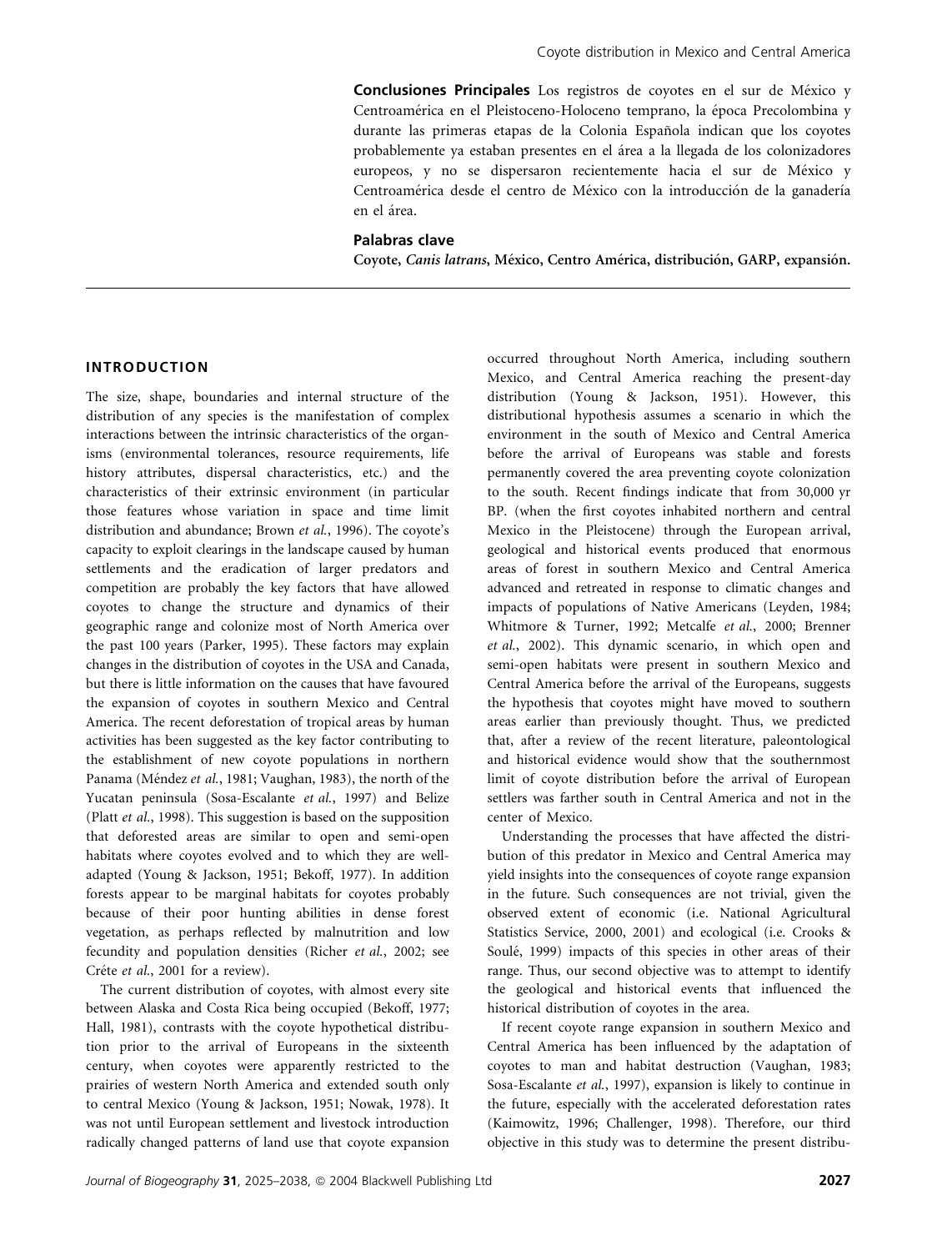tion of coyotes in Mexico and Central America and the areas that this species could potentially invade in the future, by using an approximation of the fundamental ecological niche of the species – defined here as the complex of ecological conditions within which the species is able to maintain populations (Peterson et al., 2001).

# METHODS

# Study area

The research area comprises continental Mexico (hereafter called Mexico) and the countries composing the Central American Isthmus: Guatemala, Belize, El Salvador, Honduras, Nicaragua, Costa Rica and Panama (hereafter called Central America).

# Study design

We divided the historical distribution of coyotes in Mexico and Central America into four periods: Pleistocene–Early Holocene, Pre-Columbian, sixteenth to nineteenth centuries, and twentieth century. This division was based on the origin and magnitude of environmental changes that occurred during each period. During the Pleistocene, climatic variations resulted in extensive modification of the environments in Mexico and Central America (Leyden, 1984; Colinvaux, 1997, Metcalfe et al., 2000). During the Pre-Columbian period, the expansion and collapse of several indigenous cultures had dramatic effects on the natural environment of the area (Whitmore & Turner, 1992; Leyden, 2002). During the period spanned by the sixteenth to seventeenth centuries, European settlers colonized Mexico and Central America, introduced livestock, and radically changed patterns of land use (Melville, 1994; Challenger, 1998). The twentieth century was characterized by severe human impacts on natural landscapes due to a continuous expansion agriculture and cattle grazing (Kaimowitz, 1996; Challenger, 1998). Due to the differences among literature sources containing coyote distributional records, we used different approaches to compile information for each of the historical periods.

# Pleistocene–Early Holocene distribution

We defined this as the period from 30,000 to 3500 yr BP. Localities of Pleistocene–Early Holocene records of coyotes from Mexico and Central America were obtained from searching the Journal of Vertebrate Paleontology, the Journal of Paleontology and the Journal of Mammalogy, as well as other journals such as the Southwestern Naturalist, Revista Mexicana de Historia Natural, Arqueología, Cuadernos de Trabajo del Departamento de Prehistoria del Instituto Nacional de Antropología e Historia, and from other paleontological and natural history books (e.g. Flannery, 1967; Nowak, 1979; Polaco & Buitrón, 1997).

We defined this as the period from 3500 yr BP. until arrival of the European colonizers in the sixteenth century. Coyote presence in the highlands of northern Mexico during Pre-Columbian times has been previously confirmed (Young & Jackson, 1951). Consequently, we decided to search only for records in central and southern Mexico, and areas in Central America where the coyote's presence at that time has been disputed. We obtained localities and dates of coyote records from Mexico and Central America through an extensive bibliographic search of archeological excavation reports and books about Pre-Columbian civilizations in which archaeozoological observations were present.

# Sixteenth to nineteenth century distribution

Coyote records after the European settlers' arrival were obtained from texts of naturalists and travellers, following Monge-Nájera & Morera-Brenes (1986). As in the Pre-Columbian distribution section, we only searched for coyote records from central and southern Mexico, and Central America.

# Twentieth century distribution

Localities where coyotes were collected from Mexico and Central America during the twentieth century were compiled from museum collections of Mexico and the USA (see Acknowledgments). Coyote records deposited in the mammal collections of the University of Kansas, the University of California at Berkeley and Cornell University were obtained via Species Analyst (http://speciesanalyst.net/index.html). Records from the Colección de Mamíferos de la Sierra Volcánica Transversal de México (UAM- Iztapalapa), Museo Alfonso L. Herrera, Facultad de Ciencias UNAM, Colección de Aves y Mamíferos del Valle de Cuatrociénegas Coahuila and Mamíferos de Nuevo León were obtained using the World Biodiversity Information Network REMIB (http://www.conabio.gob.mx/remib\_ingles/doctos/remib\_ing.html). We supplemented these data with annotated mammal checklists, miscellaneous scientific reports, unpublished theses, and management plans of natural protected areas from Mexico and Central America (see Appendix). All coyote records from museums and literature localities were georeferenced to the nearest minute of latitude and longitude via direct consultation of various map series.

# Current distribution

The current distribution is the area presently occupied by coyotes in Mexico and Central America. To predict the current potential distribution of coyotes in Mexico and Central America, we use the desktop version of the Genetic Algorithm for Rule-set Prediction (GARP; http://www.lifemapper.org/ desktopgarp/). This is an iterative artificial-intelligence-based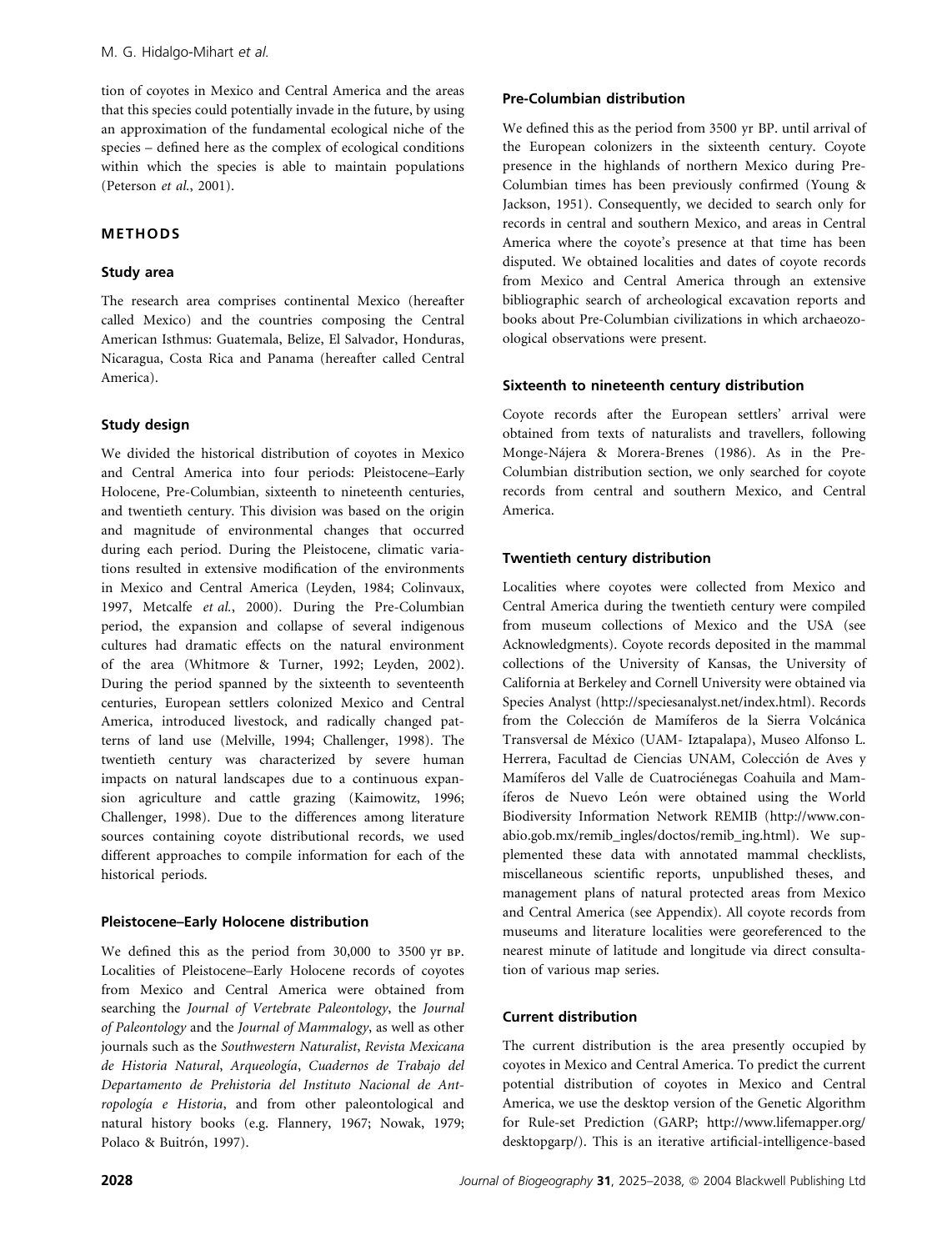algorithm used to approximate the fundamental ecological niche of a species. In GARP, individual approaches to approximate species fundamental niche, such as BIOCLIM (Nix, 1986) and logistic multiple regression (Austin et al., 1990) among others, are used to produce component 'rules' in a broader rule set. Hence, portions of the landscape may be identified as inside or outside of the niche (Stockwell & Peters, 1999). GARP represents a superset of the other approaches (BIOCLIM, logistic multiple regression, etc.) and should generally have greater predictive ability than any one of them alone. Extensive testing of GARP has indicated excellent predictive ability for species geographic distributions (e.g. Peterson, 2001; Peterson & Vieglais, 2001).

To build the model of the current distribution with GARP, we used the georeferenced coyote records and localities obtained for the twentieth century. Due to differences in the origin and quality of the environmental layers available for model construction for Mexico and Central America, we decided to develop a different model for the two regions. For the distributional model of Mexico, we used digitized maps of potential vegetation, current vegetation, and categorical climate maps that summarized annual average temperature and precipitation, obtained from Conabio-México (http:// www.conabio.gob.mx), and digital elevation models (processed into maps of elevation, slope, aspect, and solar radiation) obtained from the Defense Mapping Agency (http:// edcdaac.usgs.gov/gtopo30/hydro/namerica.html). For Central America, we used the Leemans Holdridge Life Zones (Leemans, 1990) from the National Geophysical Data Center (http://www.ngdc.noaa.gov/seg/ecosys/), the digital elevation models from the Defense Mapping Agency (elevation, slope, aspect, and solar radiation), and the averages of mean annual temperature and precipitation (1960–90; New et al., 1999) from the Intergovernmental Panel of Climate Change (http:// ipcc-ddc.cru.uea.ac.uk/) as data layers. Because GARP requires all data to be at the same spatial resolution, we re-sampled the input environmental data for Mexico and Central America to a standard  $10 \times 10$  km grid size, although the native resolution of the topographic data is finer  $(1 \times 1 \text{ km})$  and that from the climatic data is coarser  $(30 \times 30 \text{ km})$ .

Because coyote records for extensive areas in the south of Mexico are limited, we decided to use all coyote occurrences in the distribution model building (training) as this increases the predictive capacity of GARP when the occurrence data are scarce (Anderson et al., 2003). We developed 100 replicate models of ecological niches for Mexico and Central America. Since we used all coyote occurrences in model building, we selected the best 10 models for each area from the entire set of models using the intrinsic test proposed by Anderson et al. (2003). Selected models were saved in ASCII raster grid format, and imported into ArcView (version 3.2). Then all models were superimposed to create a composite prediction showing the number of optimal models predicting presence in each pixel across the study region. We considered a pixel to form part of the coyote distribution if seven or more of the

10 best models indicated the presence of coyotes in the pixel. To reduce bias obtained in the GARP model for Mexico due to excessive coyote records in the north of the country (550 of the 610 coyote records from collections are from areas over  $21^{\circ}$  of latitude), we decided to use only one randomly selected record per 500 km<sup>2</sup> cell in the Mexican states of Baja California Norte, Baja California Sur, Sonora, Chihuahua, Coahuila, Durango, Zacatecas and San Luis Potosi.

#### RESULTS

#### Pleistocene–Early Holocene distribution

We found 14 coyote records for Mexico and Central America in the literature (Fig. 1). Most of the records were located in northern and central Mexico, but two of them were found in the southern portion of the present coyote distribution: one in the Yucatan peninsula (Alvarez, 1982) and the other in the Nicoya peninsula in Costa Rica (Lucas et al., 1997).



Figure 1 Location of Pleistocene coyote records for Mexico and Central America. Numbers specify the original citation of the record. The period of the record is cited when it was present in the original publication. (1) Monte Flor Cave, Valle Nacional, Oaxaca (Álvarez, 1963a); (2) Tequixquiac, Estado de México (Late Pliocene–Pleistocene; Álvarez, 1965); (3) Tehuacán valley, Puebla (Late Pleistocene–Early Holocene; Flannery, 1967); (4) Valsequillo, near Puebla (Late Pleistocene; Kurtén, 1967 cited in Nowak, 1979); (5) Tlapacoya, Estado de México (Pleistocene–Recent; Álvarez, 1969); (6) San Josecito Cave, Nuevo León (Rancholabrean-Postglacial; Kurtén, 1974); (7) El Cedazo, Aguascalientes, México (Middle Pleistocene; Mooser & Dalquest, 1975); (8) Laguna de la Media Luna, San Luis Potosí (Late Pleistocene; Hernández-Junquera, 1977); (9) Chapala-Zacoalco, Jalisco (Late Pleistocene; Ferrusquia-Villafranca, 1978); (10) Loltún Cave, Yucatán (Late Pleistocene–Early Holocene; Álvarez, 1982); (11) Yepómera, Chihuahua (Late Pleistocene; Lindsay, 1984); (12) Jiménez, Chihuahua (Late Pleistocene–Holocene; Messing, 1986); (13) Barra Honda, Río Nacaome, Nicoya, Costa Rica (Lucas et al., 1997); (14) La Presita, San Luis Potosí (Polaco & Buitrón, 1997).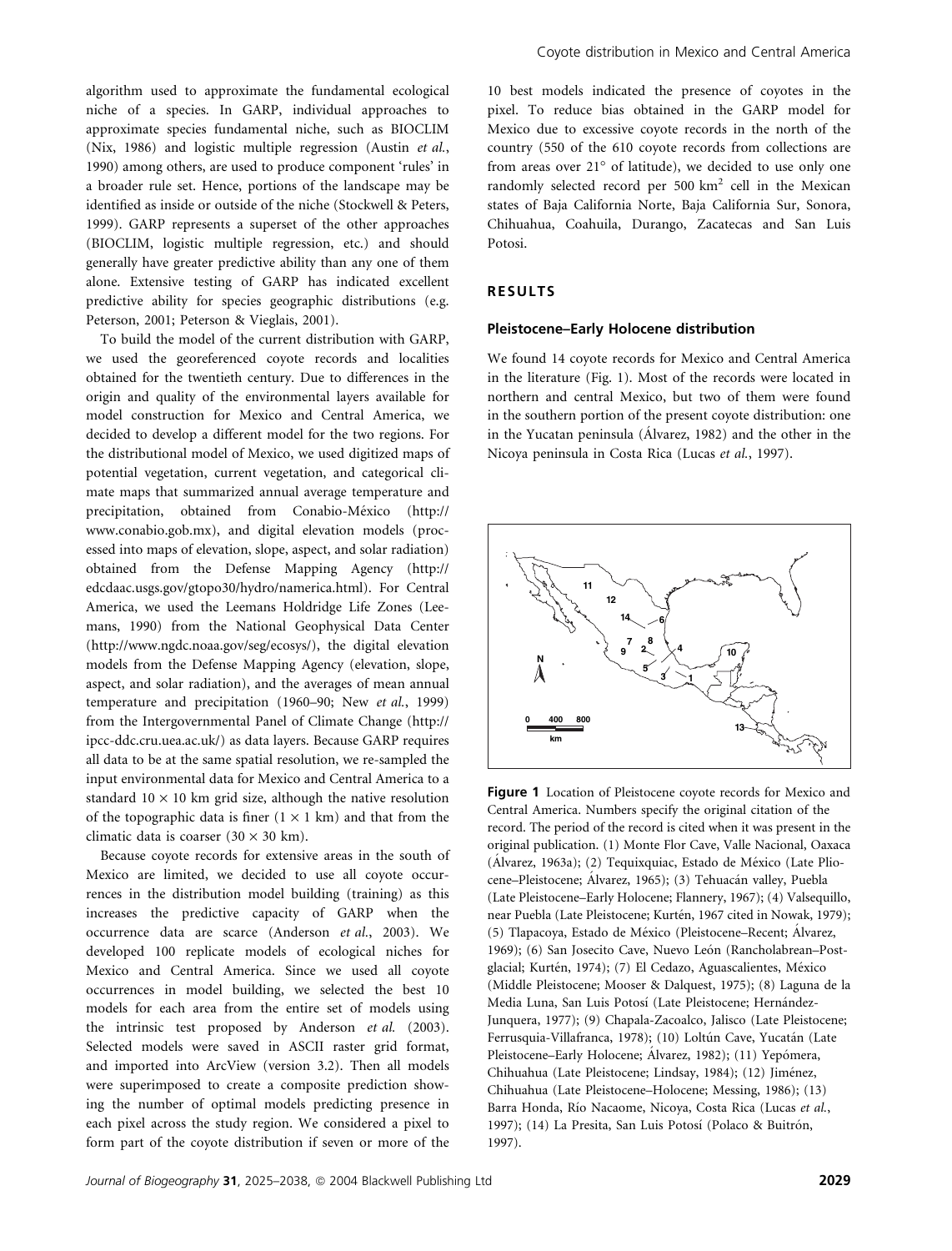#### Pre-Columbian distribution

The search of coyote records in the archaeozoological publications from the south of Mexico and Central America revealed only one record in Tipu, now Belize (Emery, 1999; Fig. 2). Dated during the Maya Post-Classic period (1100– 500 yr BP), this record was based on the presence of coyote remains from the excavation and were clearly distinguished from domestic dog (Canis familiaris) remains.

#### Sixteenth to nineteenth century distribution

We found 15 mentions of coyote sightings for Mexico and Central America in the literature (Fig. 2). We found two mentions of wolves (Canis lupus; Fernández de Oviedo, 1856 cited in Monge-Na´jera & Morera-Brenes, 1986; Cockburn,

1976) in Central America. Since in several texts coyotes are indifferently named coyotes or wolves (Ximenez, 1967; Belt, 1985), or recognized as small wolves (Sahagún, 1975), we decided to classify these observations as coyotes. Other coyote records were found, but due to the lack of accuracy in the location of the sighting (e.g. Sahagún, 1975) or because the sightings were located in the desert areas of the northern Mexico, we did not include these data in the analysis. Coyote records for this period were located mostly in central Mexico, southern Nicaragua and northern Costa Rica. Guatemala, El Salvador, and Honduras had one record each.

#### Twentieth century distribution

We obtained 802 coyote records for Mexico and Central America. Only 693 had enough information to be georefer-



Figure 2 Approximate location of Pre-Columbian and Colonial coyote records for Mexico and Central America. Symbols indicate the time period where coyotes were recorded. The Mayan Post-Classic (1100–500 yr BP) record originated from zooarcheological excavations. Colonial records originated from chronicles of travelers and priests of the centuries sixteen to nineteen. Numbers specify the original citation of the record. Maya Post-Classic: (1) Tipú, Belice (Emery, 1999). Sixteenth century: (2) Río de la Plata, Gobernación de Castilla y Oro (Ferna´ndez de Oviedo, 1856 cited in Monge-Na´jera & Morera-Brenes, 1986); (3) San Raymundo las Casillas, Valle de Guatemala (Ximenez, 1967); (4) Santa Ana la Grande, Provincia de el Salvador (Ximenez, 1967). Seventeenth century: (5) El Salvador close to Choluteca (Wafer, 1934); (6) Tehuantepec, Oaxaca (Gage, 1986); (7) Provincia de Sinaloa (Pérez de Rivas, 1985); (8) Jilotepec, Estado de México (Torquemada, 1986). Eighteenth century: (9) Golfo de Herradura, Valle de Bagaces (Cockburn, 1976); (10) Chinantla, Alto Papaloapan, Oaxaca (Ajofrín, 1986). Nineteenth century: (11) Amecameca, Estado de México (Ladensio, 1868 cited in Iturriaga, 2003); (12) Turracaras near Alajuela (Alfaro, 1897); (13) Tamarindo and Junquillal near Bay of Salinas (Alfaro, 1897); (14) San Ubaldo, Nicaragua (Belt, 1985); (15) Guanacaste, Costa Rica (Meléndez, 1974 cited in Monge-Nájera & Morera-Brenes, 1986); (16) Huasteca Potosina, San Luis Potosí (Lyon, 1984); (17) Istmo de Tehuantepec, Sur de Veracruz (Sainte-Croix, 1992).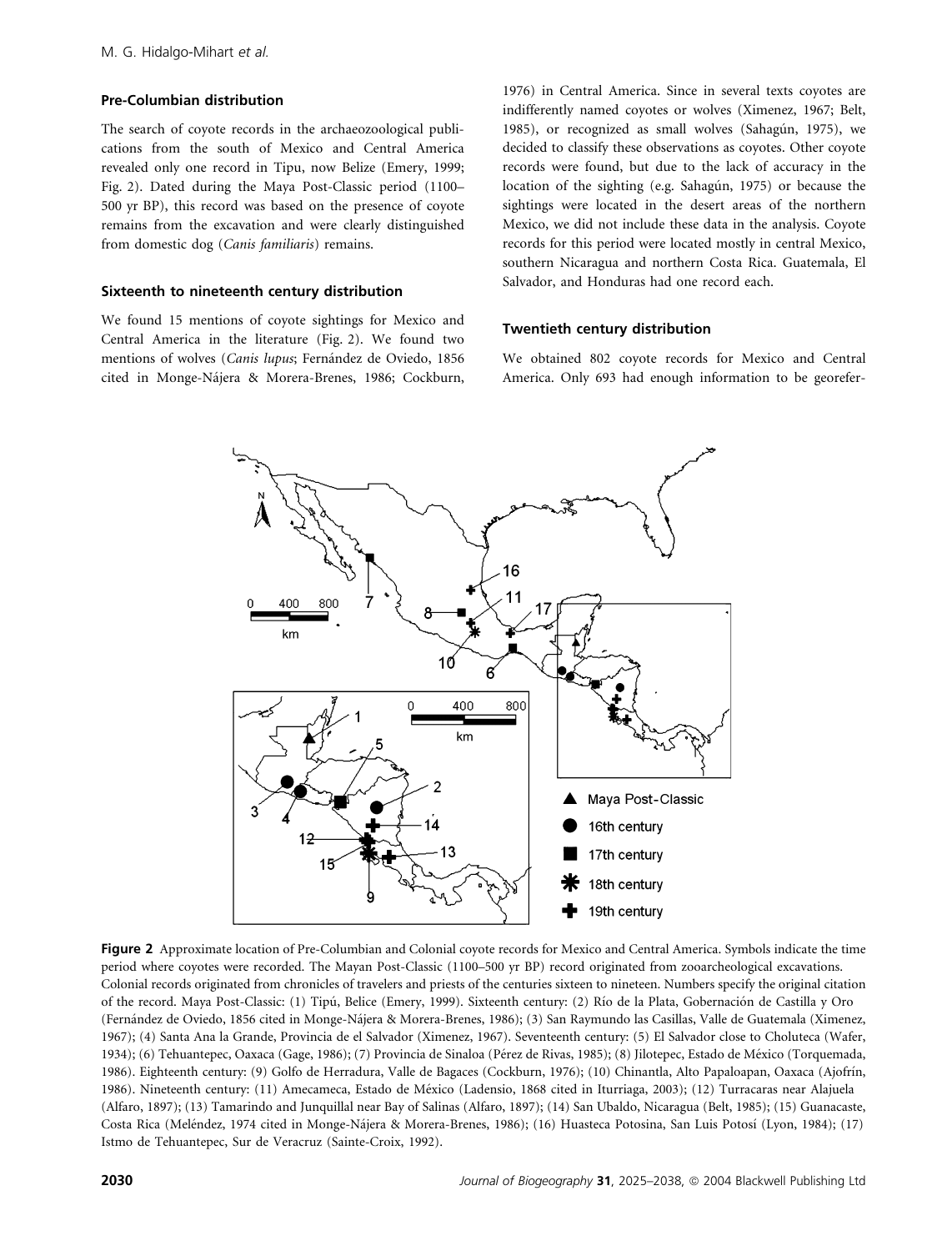enced to the nearest minute of latitude and longitude. Of these, 610 records were obtained from mammal collections of the USA and Mexico and 83 from local mammal faunas and miscellaneous scientific reports (Fig. 3).

## Current distribution

After reducing the number of collection points to decrease the bias in the GARP distributional models for Mexico, we developed our final model for the country with 298 spatially unique records. For Central America, we developed the distribution model with 29 spatially unique records. The model for Mexico showed that coyotes present a continual distribution in the north and centre of the country (Fig. 4a), with major gaps in the distribution present in the south of the country. Large areas where the model indicated the absence of coyotes are located in what is known as the Chimalapas, Selva Lacandona, Sierra Norte de Oaxaca, Tabasco-Campeche wetlands, the Coast of Chiapas, and the Yucatan peninsula (Fig. 4b). For Central America, the model predicted the occurrence of coyotes mostly on the Pacific coast of Guatemala, Honduras, Nicaragua, Costa Rica, northern Belize, and northern Panama, including potentially northern Darien (Fig. 5a). Major gaps of coyote distributional predictions were in Belize-Peten-Maya Forest, the Mosquitia coast, the Atlantic forests of Nicaragua and Costa Rica, eastern and central Panama, southern Darien, the Osa Peninsula, and central and northern El Salvador (Fig. 5b).

## **DISCUSSION**

#### Past coyote distribution

During the Pleistocene, fossils indicate that coyotes roamed in extensive areas of north and central Mexico. However, coyote records found in the Yucatan peninsula and Costa Rica show that coyotes lived farther south than previously reported,



Figure 3 Locations of known occurrences of coyotes from Mexico and Central America. Symbols specify the origin of the data: collection (records originated from a mammal collection of Mexico or the USA) and literature (records obtained from lists of mammal faunas and coyote citations in literature).



Figure 4 (a) Predicted geographic distribution of coyote in Mexico using GARP. Grey tone indicates presence of coyotes in seven or more of the 10 best subset models. White tone indicates absence of coyotes. A zoom to the south of Mexico is shown on the right side of the figure. (b) General areas of the south of Mexico where the model indicates coyotes are absent: Sierra Norte of Oaxaca (1), Chimalapas (2), Tabasco-Campeche wetlands (3), Yucatan Peninsula (4), Selva Lacandona (5) and Chiapas coast (6).

suggesting that environmental conditions during this time allowed them to survive in these areas. Quaternary Paleoclimatological data for Yucatan and Central America have shown that cyclical dry conditions transformed extensive areas covered with tropical forests to open forests or grasslands with some exceptions such as the Darien in Panama, where tropical forests were present during the whole period (Leyden, 1984; Colinvaux, 1997, Metcalfe et al., 2000). These open environments in Central America favoured the arrival and expansion of many North American mammals associated with grasslands, like canids, and their posterior invasion to South America (Webb, 1977; Berta, 1987). It is likely that these conditions also favoured coyote survivorship in areas as far south as Costa Rica.

The Post-Classic Maya coyote record in Tipu (Emery, 1999) indicates that coyotes lived in the southeast of the Yucatan Peninsula in that time. During Pre-Columbian period, human civilizations in southern Mexico and Central America converted widespread areas of forest to agricultural lands (e.g. Behling, 2000; Brenner et al., 2002). This effect, combined with the fact that during this period global climatic changes also had important effects on forest distribution in the area (Whitmore et al., 1996; Brenner et al., 2002; Leyden, 2002), resulted in large extensions of open landscapes. It is probable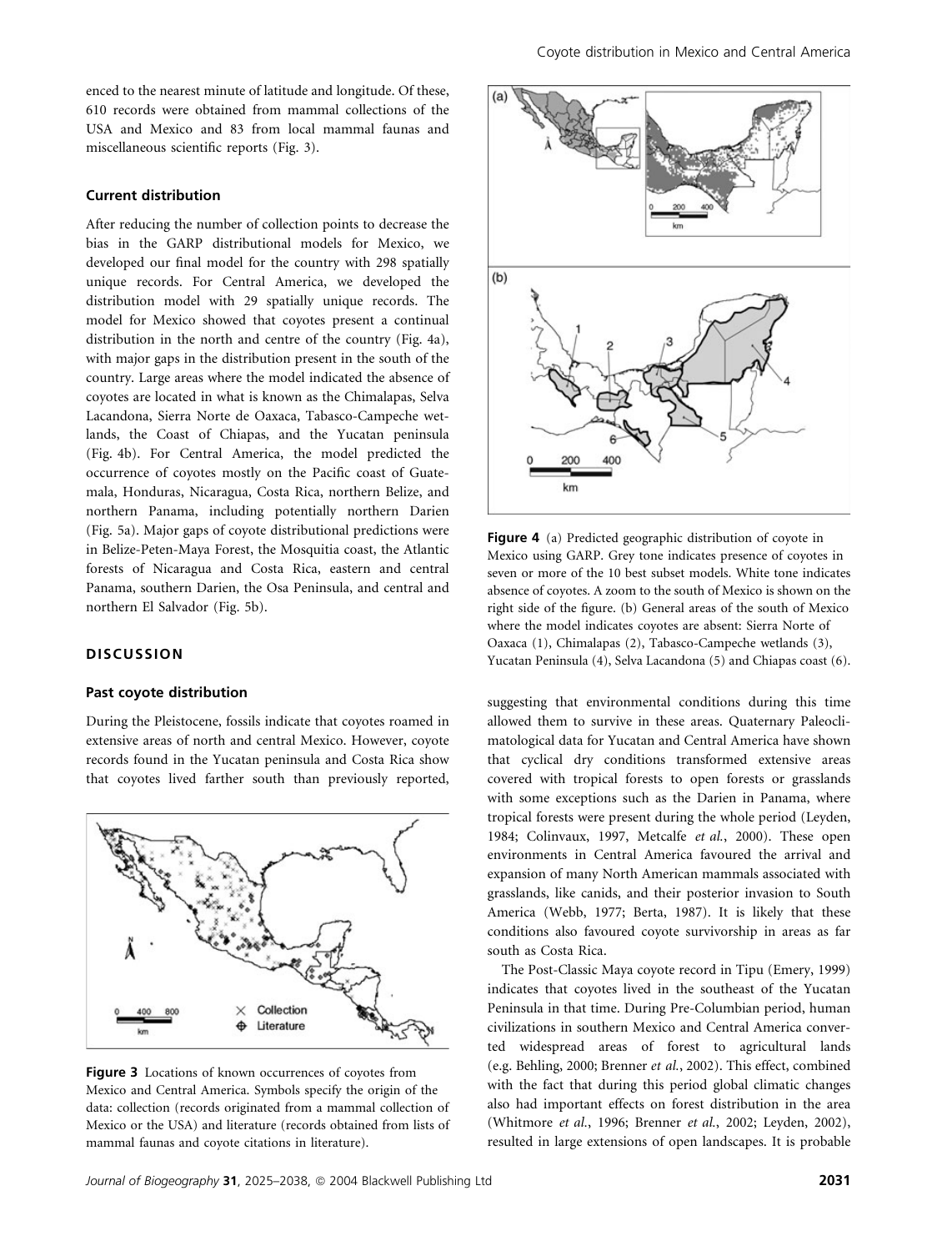

Figure 5 (a) Predicted geographic distribution of coyote in Central America using GARP. Grey tone indicates presence of coyotes in seven or more of the 10 best subset models. White tone indicates absence of coyotes. (b) General areas in Central America where the model indicates coyotes are absent: Belize-Petén-Maya Forest (1), Mosquitia coast (2), Nicaragua and Costa Rica Atlantic forest (3), East Panama (4), Darien (5), Osa Peninsula (6) and North of El Salvador (7). Lake Nicaragua is represented by the dashed area.

that the Tipu record came from coyote populations that subsisted in these open-environments. Another possible explanation for the origin of these remains is trade, although commercial activities in the Tipu area were highly reduced during the Post-Classic period (Emery, 1990 cited in Emery, 1999).

Observations of coyotes by travellers during the sixteenth century in southern areas as far as Costa Rica suggest that if coyotes dispersed from central Mexico to southern Mexico and Central America after the European arrival, it was during the early stages of the colonization. However, the impact of livestock introduction from sixteenth to nineteenth centuries in tropical ecosystems of Mexico and Central America was fairly minor (Aguilar-Robledo, 2001; Castro-Herrera, 2001; Sluyter, 2001), and human depopulation after the European arrival (from 80% to 99% in some areas, Lovell & Lutz, 1995; Whitmore, 1996) favoured a shift in large areas that used to support intensive agriculture during the fifteenth century to forests by the middle of the seventeenth century (Denevan, 1992). This scenario in which open-habitats that should favour coyotes were reduced suggests that the most likely explanation for coyote presence in Central America in the sixteenth century was that they were already there at the arrival of the Europeans. The differentiation of three modern coyote subspecies in the south of Mexico and Central America (C. latrans goldmani, C. latrans dickey and C. latrans hondurensis) after migration from central Mexico following the arrival of the Europeans is questionable (Nowak, 1978), and thus does not provide evidence to support the alternative hypothesis that coyotes arrived after the settlers. Cranial similarities between C. latrans hondurensis and the Pleistocene subspecies C. latrans harriscrooky (now extinct) suggest that the time of origin of Central American coyotes was earlier than previously thought (Nowak, 1978). A phylogeographic analysis of the coyotes of Mexico and Central America will probably help to determine if this hypothesis is true and if modern coyotes are related to those who lived during the Pleistocene in the area or are emigrants from northern populations.

The distribution of coyotes in the tropical forests of southern Mexico and Central America during the first half of the century is difficult to determine. However, during this time historical events like the agrarian reform in Mexico and the opening of new areas for agro-exportation in Central America contributed to the reduction of important areas of forest in Mexico and Central America (Heckadon-Moreno, 1997; Challenger, 1998). These events may have benefited the expansion and establishment of coyote populations in the area. In the second half of the century, the area was characterized by the continuous expansion of agriculture and especially cattle grazing (Heckadon-Moreno, 1997; Challenger, 1998). Human-induced pasture expansion in tropical dry areas of the Pacific and central regions of Costa Rica and Panama from 1950 to 1980 (Kaimowitz, 1996) probably allowed coyotes to invade new territories in the south of Costa Rica by the end of the 1970s and the north of Panama in the beginning of the 1980s (Méndez et al., 1981; Vaughan, 1983).

The path that coyotes followed to colonize the Yucatan Peninsula was probably the costal plain of Campeche (Sosa-Escalante et al., 1997) where recent reports established coyote presence (Platt et al., 1998) and where extensive deforestation occurred during the 1980s and 1990s (Mas-Caussel, 1996). The new coyote record from the north of Belize (Platt et al., 1998) was probably a result of the deforestation processes carried out in the Peten and in the southern portion of the Yucatan peninsula, where road construction and forest concessions recently caused substantial forest losses (Turner et al., 2001; Hayes et al., 2002).

#### Current and future coyote distribution

The ecological niche model of the distribution of coyotes in Mexico and Central America included areas not recorded before as part of the range of the species, although it is similar to previously reported distribution (Hall, 1981). For Mexico, the model indicated that the north of the Yucatan Peninsula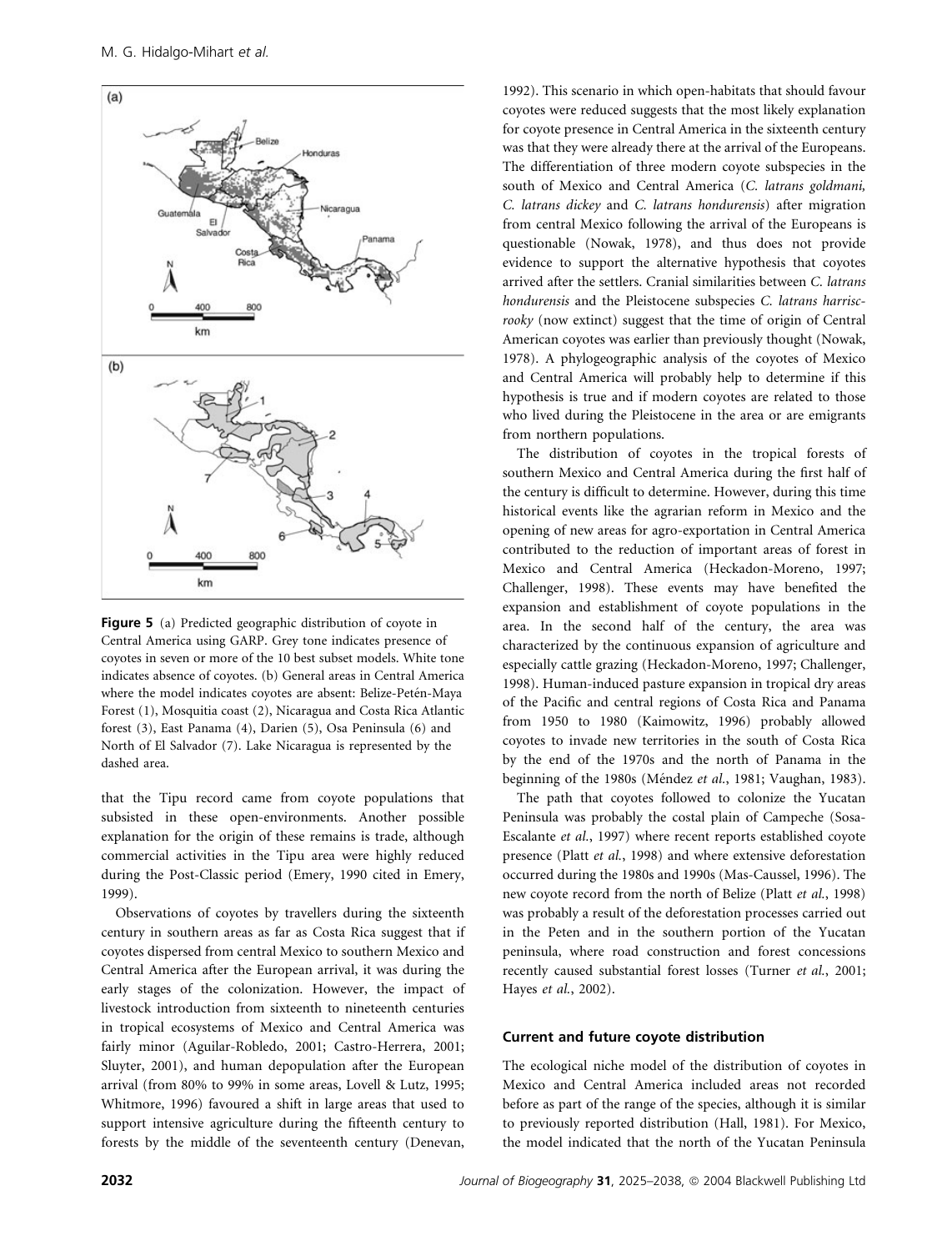and a corridor on the Gulf costal plain of Campeche are areas with potential habitat for coyotes. For Central America, the model included new areas in the north of Belize and the north of Panama as regions where coyotes might be present. Also, although the model showed that the region north of Darien is appropriate for the presence of coyotes, they have not been recorded in areas that far south.

The distribution model excluded most of the areas where extensive patches of tropical moist forests persist such as the Yucatan Peninsula–Belize-Petén-Maya Forest complex, the Selva Lacandona, Chimalapas, the Central America Atlantic forests, the Osa Peninsula, and the eastern Panama-Darien. This result indicated that among all the landscape variables used in the construction of the model, the most important factor limiting coyote distribution was the presence of large patches of tropical moist forests, which is coincident with the hypothesis that recent deforestation of tropical areas by human is the key factor contributing to the coyote range expansion (Vaughan, 1983; Sosa-Escalante et al., 1997; Platt et al., 1998).

In the near future it is likely that coyotes will continue to expand their range in southern Mexico. Intense human pressure exists in the Selva Lacandona, Yucatan Peninsula, the Petén, and the Selva Maya to open new areas for agriculture and cattle grazing (Cuarón, 2000; Hayes et al., 2002). The prediction that coyotes will invade the Selva Lacandona in the short time due to increasing deforestation (Cuarón, 2000) could be supported by recent reports of coyotes in the surroundings (March et al., 1996). Coyote colonization of other areas, such as the north of Belize and south of Yucatan, will probably continue in the coming years due to the opening of new areas to agriculture and the arrival of new settlers (Turner et al., 2001; Hayes et al., 2002). In Chimalapas, deforestation trends are less severe (Arriaga et al., 2000; Caballero, 2000) and coyotes will probably not be able to invade the area in the near future.

The scenario in Central America is similar to southern Mexico. Areas such as the Osa Peninsula and central and southern Panama will probably be invaded by coyotes in the future because strong human population pressures are expected in these areas (Kaimowitz, 1996; Rosero-Bixby et al., 2002). New reports of coyotes at the province of Cocle in central Panama (V. H. Tejera, Museo de Vertebrados, Universidad de Panamá, pers. comm.) are probably result of this pressure. The possible invasion of coyotes into South America following the completion of the Pan-American Highway that will connect Panama and Colombia is an old concern among naturalists (Monge-Nájera & Morera-Brenes, 1986; De la Rosa & Nocke, 2000). The argument that a new road through the Darien in Panama will favour the clearing of large areas of forest and open a corridor for coyotes to enter into Colombia is supported by our distribution model in which areas north of Darien are suitable habitats for this species. However, the road project is detained provisionally (Webster et al., 1996), and the large extension of preserved forest (more than 150 linear km) will probably prevent coyote expansion, at least temporarily.

As in other parts of their range, coyotes are considered pests in southern Mexico and Central America, because they are frequently in conflict with human interests (Cuarón, 2000). If current land transformation trends continue, there will most likely be a substantial increase in coyote populations and distribution with the consequent rise in human-coyote conflicts (Méndez et al., 1981; Sosa-Escalante et al., 1997; Cuarón, 2000; De la Rosa & Nocke, 2000). Coyote range expansion in the area will probably have ecological impacts, too. Coyotes are competitors with, and predators of, a wide array of species, and important effects of this predator have been documented in coyote dominated ecological systems (e.g. Crooks & Soulé, 1999). It is important to identify the range and magnitude of ecological effects produced by coyotes in tropical areas, especially because coyotes will probably become the top predators in the areas cleared for human activities (Cantú-Salazar et al., 1998).

# ACKNOWLEDGMENTS

We wish to thank all the curators and staff of the museums and mammal collections that kindly provided information about their coyote holdings: the American Museum of Natural History, the Harvard Museum of Comparative Zoology, the California Academy of Sciences, the Field Museum of Natural History, the Louisiana State University Museum of Natural History, the San Diego Natural History Museum (Bird and Mammal Department), the British Museum, the United States National Museum of Natural History, the Mammal Collection of the Instituto de Biología UNAM, the Mammal Collection of the Natural History Museum of Los Angeles County, the University of Michigan in Ann Arbor, the Michigan State University in Lansing and the Moore Laboratory of Zoology at Occidental College. We thank Rogelio Macías, Rurik List, Enrique Martínez-Meyer, Luis Hernández-Sandoval, Erin E. Boydston and two anonymous reviewers for helpful comments on the manuscript. We wish to thank the Instituto de Ecología A. C. for its support and CONACyT for the graduate scholarship to MGHM (Agreement 128761).

## REFERENCES

- Aguilar-Robledo, M. (2001) Ganadería, tenencia de la tierra e impacto ambiental en la Huasteca Potosina: los años de la colonia. Historia ambiental de la ganadería en México (ed. by L. Hernández), pp. 9–24. L'Institut de Recherche pour le Développment and Instituto de Ecología A. C. Xalapa, Veracruz, México.
- Ajofrín, F. (1986) Diario del viaje a la Nueva España 1763-1767. Secretaría de Educación Pública, México, Distrito Federal, México.
- Alfaro, A. (1897) Mamíferos de Costa Rica. Tipografía Nacional, San José, Costa Rica.
- Álvarez, M. (1977) Los mamíferos de Chiapas. Universidad Autónoma de Chiapas, Tuxtla Gutiérrez, Chiapas, México.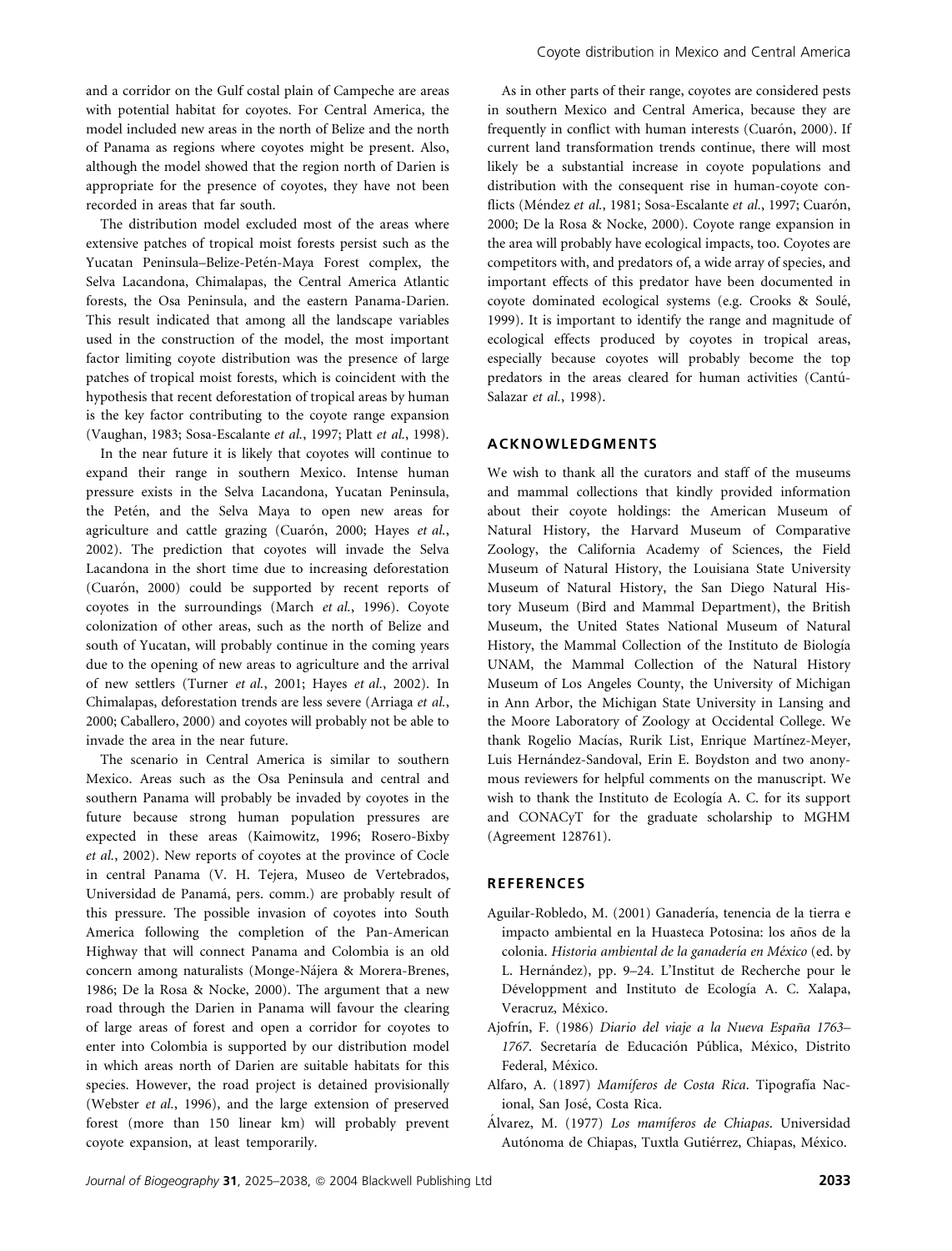- Álvarez, T. (1963a) Restos de mamíferos encontrados en una cueva de Valle Nacional, Oaxaca. Revista de Biología Tropical, 11, 57–61.
- Álvarez, T. (1963b) The recent mammals of Tamaulipas, Mexico. University of Kansas Publications of the Museum of Natural History, 14, 363–473.
- Álvarez, T. (1965) Catálogo paleomastozoológico Mexicano. Departamento de prehistoria, publicación 17. Instituto Nacional de Antropología e Historia, México, Distrito Federal, México.
- Álvarez, T. (1969) Restos fósiles de mamíferos de Tlapacoya, Estado de México (Pleistoceno-Reciente). Contributions in mammalogy. A volume honoring professor E. Raymon Hall. University of Kansas Miscellaneous Publications 51 (ed. by J.K. Jones Jr.), pp. 93–112. Museum Natural History, Lawrence, KS.
- Álvarez, T. (1982) Restos de mamíferos recientes y pleistocénicos procedentes de las Grutas de Loltún, Yucatán, México. Restos de moluscos y mamíferos cuaternarios procedentes de Loltún, Yucatán. Cuadernos de Trabajo del Departamento de Prehistoria 26 (ed. by T. Álvarez and O.J. Polaco), pp. 7–35. Instituto Nacional de Antropología e Historia, México, Distrito Federal, México.
- Álvarez, T. & Sánchez-Casas, N. (1997) Contribución al conocimiento de los mamı´feros, excepto Chiroptera y Rodentia, de Michoacán, México. Anales de la Escuela Nacional de Ciencias Biológicas, México, 42, 47–74.
- Álvarez, T., Sánchez-Casas, N. & Ocaña, A. (1998) La mastofauna de la región de Ticumán, Morelos, México. Anales de la Escuela Nacional de Ciencias Biológicas, México, 43, 51-66.
- Anderson, R.P., Lew, D. & Peterson, A.T. (2003) Evaluating predictive models of species' distributions: criteria for selecting optimal models. Ecological Modeling, 162, 211–232.
- Armstrong, D.M., Jones, J.K., Jr. & Birney, E.C. (1972) Mammals from the Mexican state of Sinaloa. III. Carnivora and Artiodactyla. Journal of Mammalogy, 53, 48–61.
- Arriaga, L., Espinoza, J.M., Aguilar, C., Martínez, E., Gómez, L. & Loa, E. (2000) Regiones terrestres prioritarias de México. Comisión Nacional para el Conocimiento y uso de la Biodiversidad, México, Distrito Federal, México.
- Austin, M.P., Nicholls, A.O. & Margules, C.R. (1990) Measurement of the realized qualitative niche: environmental niches of five Eucalyptus species. Ecological Monographs, 60, 61–177.
- Behling, H. (2000) A 2860-year high resolution pollen and charcoal record from the Cordillera de Salamanca in Panama: a history of human and volcanic forest disturbance. The Holocene, 10, 387–393.
- Bekoff, M. (1977) Canis latrans. Mammalian Species, 79, 1–9.
- Belt, T. (1985) The Naturalist in Nicaragua. University of Chicago Press, Chicago, IL.
- Berta, A. (1987) Origin, diversification, and zoogeography of the South American Canidae. Fieldiana Zoology, 39, 455– 471.
- Brenner, M., Rosenmeier, M.F., Hodell, D.A. & Curtis, J.H. (2002) Paleolimnology of the Maya Lowlands. Long-term

perspectives on interactions among climate, environment, and humans. Ancient Mesoamerica, 13, 141–157.

- Brown, J.H., Stevens, G.C. & Kaufman, D.M. (1996) The geographic range: size, shape, boundaries and internal structure. Annual Review of Ecology and Systematics, 27, 597–623.
- Caballero, J. (2000) Biodiversity in development project case study series 5. Mexico – Chimalapas campesino ecological reserve project. European Commission, United Kingdom Department for International Development and The World Conservation Union, Brussels, Belgium.
- Cantú-Salazar, L., Hidalgo-Mihart, M. G. & López-González, C. A. (1998) Efecto del cambio de uso de suelo sobre la abundancia de algunos mamíferos en un bosque tropical seco de la costa de Jalisco. Memorias del XVI Simposio sobre Fauna Silvestre Gral. MV. Manuel Cabrera Valtierra, Monterrey, N.L. pp. 65–72. Facultad de Medicina Veterinaria y Zootecnia, Universidad Nacional Autónoma de México, México, Distrito Federal, México.
- Castro-Herrera, G. (2001) On cattle and ships. Culture, history and sustainable development in Panama. Environment and History, 7, 201–217.
- Challenger, A. (1998) Utilización y conservación de los ecosistemas terrestres de México. Pasado, presente y futuro. Comisión Nacional para el Conocimiento y Uso de la Biodiversidad and Instituto de Biología Universidad Nacional Autónoma de México, México, Distrito Federal, México.
- Cervantes, F.A. & Yépez-Mulia, L. (1995) Species richness of mammals from the vicinity of Salina Cruz, Coastal Oaxaca, Mexico. Anales del Instituto de Biología Universidad Nacional Autónoma de México, Serie Zoología, 66, 113-122.
- Coates-Estrada, R. & Estrada, A. (1986) Manual de identificación de campo de los mamíferos de la estación de biología 'Los Tuxtlas'. Instituto de Biología, Universidad Nacional Autónoma de México, México, Distrito Federal, México.
- Colinvaux, P.A. (1997) The history of forests on the Isthmus from the ice age to the present. Central America natural and cultural history (ed. by A.G. Coates), pp. 123–136. Yale University Press, New Haven, CT.
- Cockburn, J. (1976) Los viajes de Cockburn por Costa Rica. El viaje de Cockburn: de Nicoya a Chiriqui, 2nd edn. Editorial Costa Rica, San Jose, Costa Rica.
- Créte, M., Ouellet, J.P. Tremblay, J.P. & Arsenault, R. (2001) Suitability of the forest landscape for coyotes in northeastern North America and its implications for coexistence with other carnivores. Ecoscience, 8, 311–319.
- Crooks, K.R & Soulé, M.E. (1999) Mesopredator release and avifaunal extinctions in a fragmented system. Nature, 400, 563–566.
- Cuarón, A.D. (2000) Effects of land-cover changes on mammals in a neotropical region: a modeling approach. Conservation Biology, 14, 1676–1692.
- De la Rosa, C.L. & Nocke, C.C. (2000) A guide to the carnivores of Central America. University of Texas Press, Austin, TX.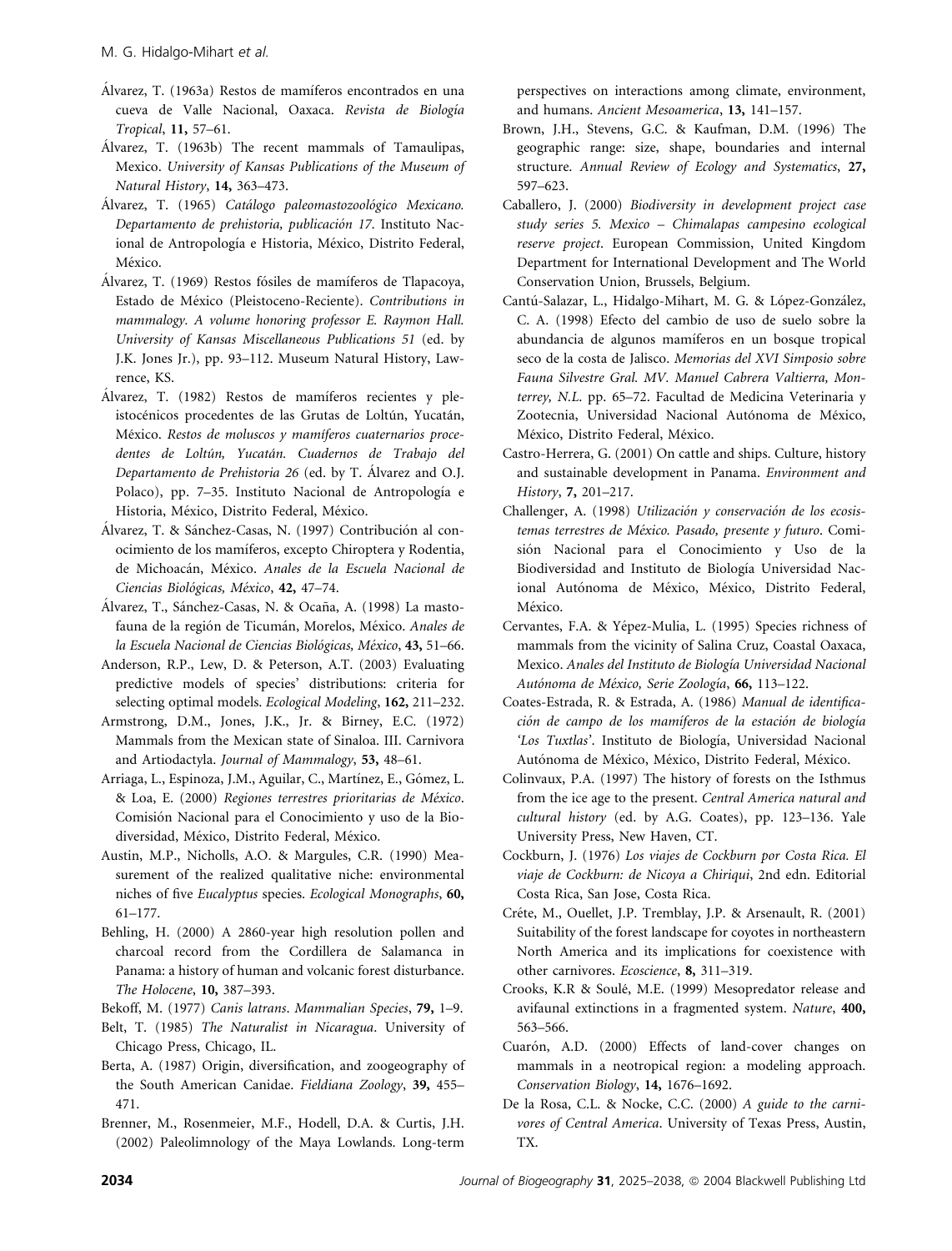- Denevan, W.M. (1992) The pristine myth: the landscape of the Americas in 1492. Annals of the Association of American Geographers, 82, 369–385.
- Dix, M & Fernández, J.F. (2001) Inventario Nacional de los Humedales de Guatemala. Unión Internacional para la Conservación de la Naturaleza and Consejo Nacional de Áreas Protegidas, San José, Costa Rica.
- Emery, K.F. (1999) Continuity and variability of Postclassic and Colonial animal use at Lamanai and Tipu, Belize. Reconstructing ancient Maya diet (ed. by C.D. White), pp. 61–81. University of Utah Press, Salt Lake City, UT.
- Ferrusquia-Villafranca, I. (1978) Distribution of Cenozoic vertebrate faunas in Middle America and problems of migration between North and South America. Boletín del Instituto de Geología, Universidad Nacional Autónoma de México, 101, 193-329.
- Flannery, K.V. (1967) Vertebrate fauna and hunting patterns. The prehistory of the Tehuacan Valley. Environment and subsistence, Vol. 1 (ed. by D.S. Byers), pp. 132–137. University of Texas Press, Austin, TX.
- Gage, T. (1986) Nuevo reconocimiento de las Indias Occidentales. Fondo de Cultura Económica, México, Distrito Federal, México.
- Gobierno del Estado de Veracruz (2001) Programa de manejo del Entorno de El Tajín, Área natural Protegida. Secretaría de Desarrollo Regional Gobierno del Estado de Veracruz, Xalapa, Veracruz, México.
- González-Pérez, G.E., Sánchez-Bernal, V.M., Iñiguez-Dávalos, L.I. & Santana, E. (1992) Patrones de actividad del coyote (Canis latrans), la zorra gris (Urocyon cinereoargenteus) y el tlacuache (Didelphis virginiana) en la Sierra de Manantlán, Jalisco. Anales del Instituto de Biología Universidad Nacional Autónoma de México, Serie Zoología, 63, 293-299.
- Goodwin, G.C. (1946) Mammals of Costa Rica. Bulletin of the American Museum of Natural History, 87, 271–473.
- Hall, E.R. (1981) The mammals of North America, 2nd edn. John Wiley and Sons, New York.
- Hall, E.R & Dalquest, W.W. (1963) The mammals of Veracruz. University of Kansas Publications of the Museum of Natural History, 14, 165–362.
- Hall, E.R. & Villa, B. (1949) An annotated checklist of the mammals of Michoacán, Mexico. University of Kansas Publications of the Museum of Natural History, 1, 431–472.
- Hayes, D.J., Sader, S.A. & Schwartz, N.B. (2002) Analyzing a forest conversion history database to explore the spatial and temporal characteristics of land cover change in Guatemala's Maya Biosphere Reserve. Landscape Ecology, 17, 299–314.
- Heckadon-Moreno, S. (1997) Spanish rule, independence, and the modern colonization frontiers. Central America natural and cultural history (ed. by A.G. Coates), pp. 177–214. Yale University Press, New Haven, CT.
- Hernández-Hernández, C. (2002) Mamíferos medianos del parque nacional Huatulco, Oaxaca. Bachelors Thesis, Escuela Nacional de Estudios Profesionales Iztacala-UNAM, Tlalnepantla, México.
- Hernández-Junquera, A. (1977) Fauna local Laguna de la Media Luna, Pleistoceno Tardío, municipio de Río Verde, San Luis Potosí, México. Bachelors Thesis, Facultad de Ciencias-UNAM, México, Distrito Federal, México.
- Ingles, L.G. (1958) Notas acerca de los mamíferos mexicanos. Anales del Instituto de Biología México, 39, 379-408.
- Iturriaga, J. N. (2003) El medio ambiente de México a través de los siglos. Crónicas extranjeras. Universidad Nacional Autónoma de México and Procuraduría Federal de Protección al Ambiente, México, Distrito Federal, México.
- Janzen, D. (1983) Coyote Canis latrans. Costa Rica natural history (ed. by D.H. Janzen), pp. 456-457. University of Chicago Press, Chicago, IL.
- Kaimowitz, D. (1996) Livestock and Deforestation Central America in the 1980s and 1990s: A Policy Perspective. Center for International Forestry Research, Yakarta, Indonesia.
- Kurtén, B. (1974) A history of coyote-like dogs (Canidae, Mammalia). Acta Zoologica Fennica, 140, 1–38.
- Leemans, R. (1990) Possible Changes in Natural Vegetation Patterns Due to a Global Warming. IIASA Working Paper WP-90-08 and Publication Number 108 of the Biosphere Dynamics Project. International Institute of Applied Systems Analysis, Laxenburg, Austria.
- Leopold, A.S & Hernández, L. (1944) Los recursos bióticos de Guerrero con referencia especial a los mamíferos y aves de caza. Anuario de la Comisión Impulsora y Coordinadora de la Investigación Científica, pp. 361-390. Coordinadora de la Investigación Científica, México, Distrito Federal, México.
- Leyden, B.W. (1984) Guatemalan forest synthesis after Pleistocene aridity. Proceedings of the National Academy of Sciences, 81, 4856–4859.
- Leyden, B.W. (2002) Pollen evidence for climatic variability and cultural disturbance in the Maya Lowlands. Ancient Mesoamerica, 13, 85–101.
- Lindsay, E.H. (1984) Late Cenozoic mammals from northwestern Mexico. Journal of Vertebrate Paleontology, 4, 208– 215.
- López-Forment, C. W., Sánchez, C. & Villa, B. (1971) Algunos mamíferos de la región de Chamela, Jalisco, México. Anales del Instituto de Biología, Universidad Nacional Autónoma de México, Serie Zoología, 42, 99-106.
- Lovell, W.G. & Lutz, C.H. (1995) Demography and empire: a guide to the population history of Spanish Central America, 1500–1821. Westview Press, Boulder, CO.
- Lucas, S.G., Alvarado, G.E. & Vega, E. (1997) The Pleistocene mammals of Costa Rica. Journal of Vertebrate Paleontology, 17, 413–427.
- Lyon, G.F. (1984) Residencia en México, 1826. Diario de una gira con estancia en la República de México. Fondo de Cultura Económica, México, Distrito Federal, México.
- March, I.J., Navarrete, D., Domínguez, S., Naranjo, E., Patrocinio-Alba, M., López, D., Loaiza, V. H., Rodiles, R., Hernández, P. & Jiménez, O. (1996) Diagnóstico para la conservación y manejo de la fauna silvestre en la Selva Lacandona, Chiapas. Informe final para la Subdelegación de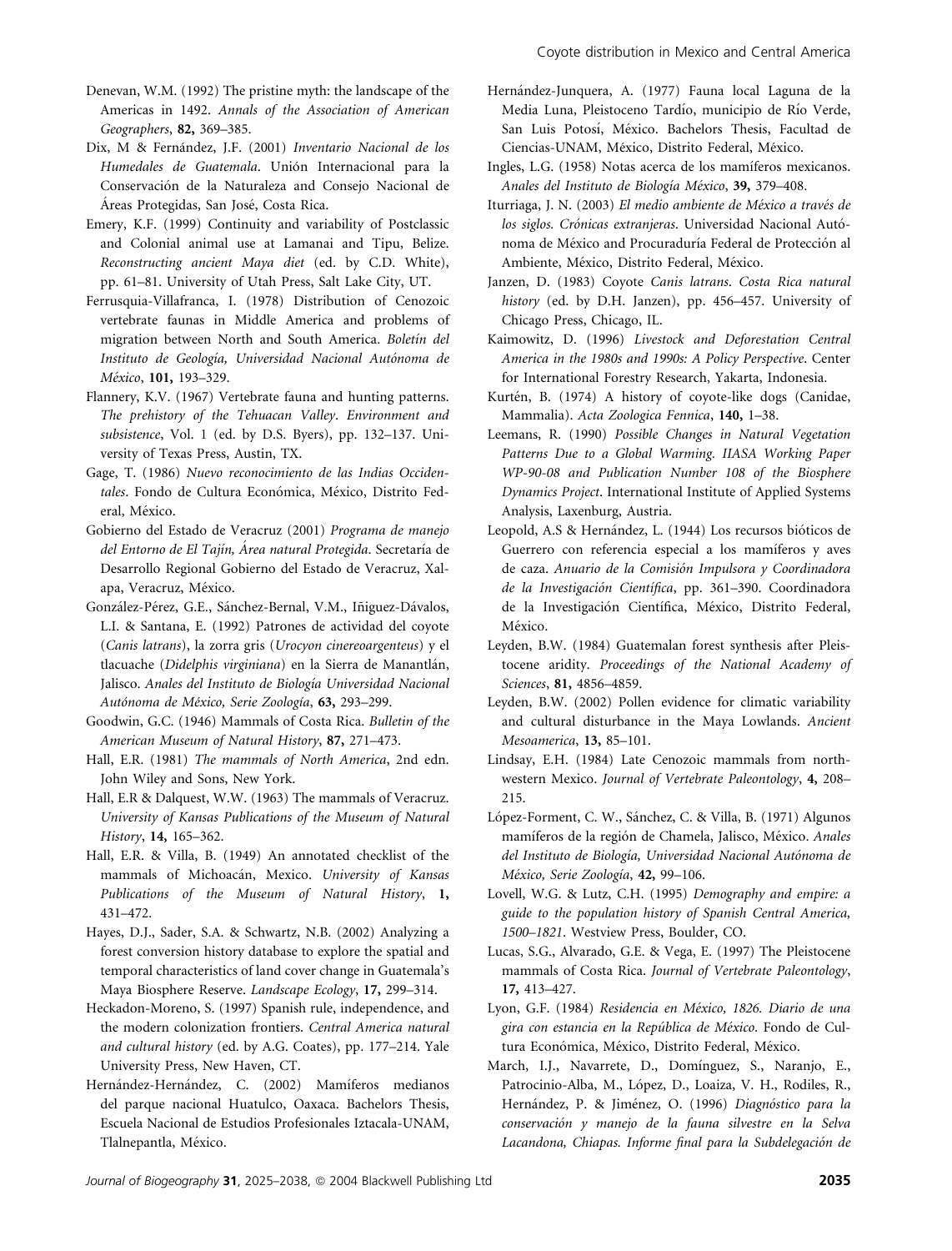Planeación en Chiapas de la Secretaría de Medio Ambiente, Recursos Naturales y Pesca (SEMARNAP). El Colegio de la Frontera Sur, San Cristóbal de las Casas, Chiapas, México.

- Mas-Caussel, J.F. (1996) Estimación preliminar de las tasas de deforestación en el estado de Campeche. Jaina, 7, 5–6.
- Melville, E.G.K. (1994) Plague of sheep: environmental consequences of the conquest of Mexico. Cambridge University Press, New York.
- Méndez, E., Delgado, F. & Miranda, D. (1981) The coyote (Canis latrans) in Panama. International Journal for the Study of Animal Problems, 2, 252–255.
- Mercado-Reyes, I. (1998) Inventario de la mastofauna de la Sierra del Carmen, Estado de México. Bachelors Thesis, Escuela Nacional de Estudios Profesionales Iztacala-UNAM, Tlalnepantla, México.
- Messing, H.J. (1986) A late Pleistocene Holocene fauna from Chihuahua, Mexico. Southwestern Naturalist, 31, 277– 288.
- Metcalfe, S.E., O'Hara, S.L., Caballero, M. & Davies, S.J. (2000) Records of late Pleistocene-Holocene climatic change in Mexico – a review. Quaternary Science Reviews, 19, 689– 721.
- Monge-Nájera, J. & Morera-Brenes, B. (1986) La dispersión del coyote (Canis latrans) y la evidencia de los antiguos cronistas. Brenesia, 25–26, 251–260.
- Mooser, O. & Dalquest, W.W. (1975) Pleistocene mammals from Aguascalientes Central Mexico. Journal of Mammalogy, 56, 781–820.
- National Agricultural Statistics Service (2000) Sheep and goats predator loss. United States Department of Agriculture, Washington, DC.
- National Agricultural Statistics Service (2001) Cattle predator loss. United States Department of Agriculture, Washington, DC.
- New, M., Hulme, M. & Jones, P.D. (1999) Representing twentieth century space-time climate variability. Part 1: development of a 1961–90 mean monthly terrestrial climatology. Journal of Climate, 12, 829–856.
- Nix, H.A. (1986) A biogeographic analysis of Australian elapid snakes. Atlas of Australian elapid snakes. Australian Flora and Fauna Series Number 7 (ed. by R. Longmore), pp. 4–15. Australian Government Publishing Service, Canberra, Australia.
- Nowak, R.M. (1978) Evolution and taxonomy of coyotes and related Canis. Coyotes biology, behavior and management (ed. by M. Bekoff), pp. 3–16. Academic Press, San Diego, CA.
- Nowak, R.M. (1979) North American quaternary Canis. Monograph of the Museum of Natural History, University of Kansas, 6, 1–154.
- Nuñez-Garduño, A., Chávez, C. B. & Sánchez, C. (1981) Mamíferos silvestres de la región de el Tuito, Jalisco, México. Anales del Instituto de Biología Universidad Nacional Autónoma de México, Serie Zoología, 51, 647-668.
- Parker, G. (1995) Eastern coyote. The story of its success. Nimbus, Halifax, Nova Scotia, Canada.
- Pérez de Rivas, A. (1985) Páginas para la historia de Sonora. Triunfos de nuestra historia. Gobierno del Estado de Sonora, Hermosillo, Sonora, México.
- Peterson, A.T. (2001) Predicting species' geographic distributions based on ecological niche modeling. The Condor, 103, 599–605.
- Peterson, A.T & Vieglais, D.A. (2001) Predicting species invasions using ecological niche modeling: new approaches from bioinformatics attack a pressing problem. BioScience, 51, 363–371.
- Peterson, A.T., Sánchez-Cordero, V., Soberón, J., Bartley, J., Buddemeier, R.W. & Navarro-Sigüenza, A.G. (2001) Effects of global climate change on geographic distributions of Mexican Cracidae. Ecological Modeling, 144, 21–30.
- Platt, S.G., Miller, B.W. & Miller, C.M. (1998) First record of the coyote (Canis latrans) in Belize. Vida Silvestre Neotropical, 7, 139–140.
- Polaco, O.J. & Buitrón, M.L. (1997) Mamíferos plesitocénicos de la cueva La Presita, San Luis Potosí, México. Homenaje al Profesor Ticul Álvarez. Colección Científica 357 (ed. by J. Arroyo Cabrales and O.J. Polaco), pp. 279–296. Instituto Nacional de Antropología e Historia, México, Distrito Federal, México.
- Reyna-Escaname, J.C. (1999) Estudio de los mamíferos del municipio de Nuevo Urecho, Michoacán. Bachelors Thesis. Escuela Nacional de Estudios Profesionales Iztacala-UNAM, Tlalnepantla, México.
- Richer, M.-C., Créte, M. & Ouellet, J.-P. (2002) The low performance of forest versus rural coyotes in northeastern North America: inequality between presence and availability of prey. Ecoscience, 9, 44–54.
- Rodríguez, J. & Chinchilla, F. A. (1996) Lista de mamíferos de Costa Rica. Revista de Biología Tropical, 44, 877–890.
- Rosero-Bixby, L., Maldonado-Ulloa, T. & Bonilla-Carrión, R. (2002) Bosque y población en la península de Osa, Costa Rica. Revista de Biología Tropical, 50, 585–598.
- Sahagún, B. (1975) Historia General de las cosas de Nueva España. Porrúa, México, Distrito Federal, México.
- Sainte-Croix, L. (1992) Once meses en México. Cien viajeros en Veracruz Tomo VII. Gobierno del Estado de Veracruz, Xalapa, Veracruz, México.
- Sánchez-Hernández, C. & Romero-Almaráz, M. de L. (1995) Mastofauna silvestre del área de reserva Sierra de Huautla (con énfasis en la región noreste). Universidad Autónoma del Estado de Morelos, Cuernavaca, Morelos, México.
- Sluyter, A. (2001) Ganadería española y cambio ambiental en las tierras bajas tropicales de Veracruz, México, siglo XVI. Historia ambiental de la ganadería en México (ed. by L. Hernández), pp. 25–40. L'Institut de Recherche pour le Développment and Instituto de Ecología A. C. Xalapa, Veracruz, México.
- Sosa-Escalante, X., Hernández, S. Segovia, A. & Sánchez-Cordero, V. (1997) First record of the coyote, Canis latrans (Carnivora:Canidae) in the Yucatan Peninsula, Mexico. Southwestern Naturalist, 42, 494–495.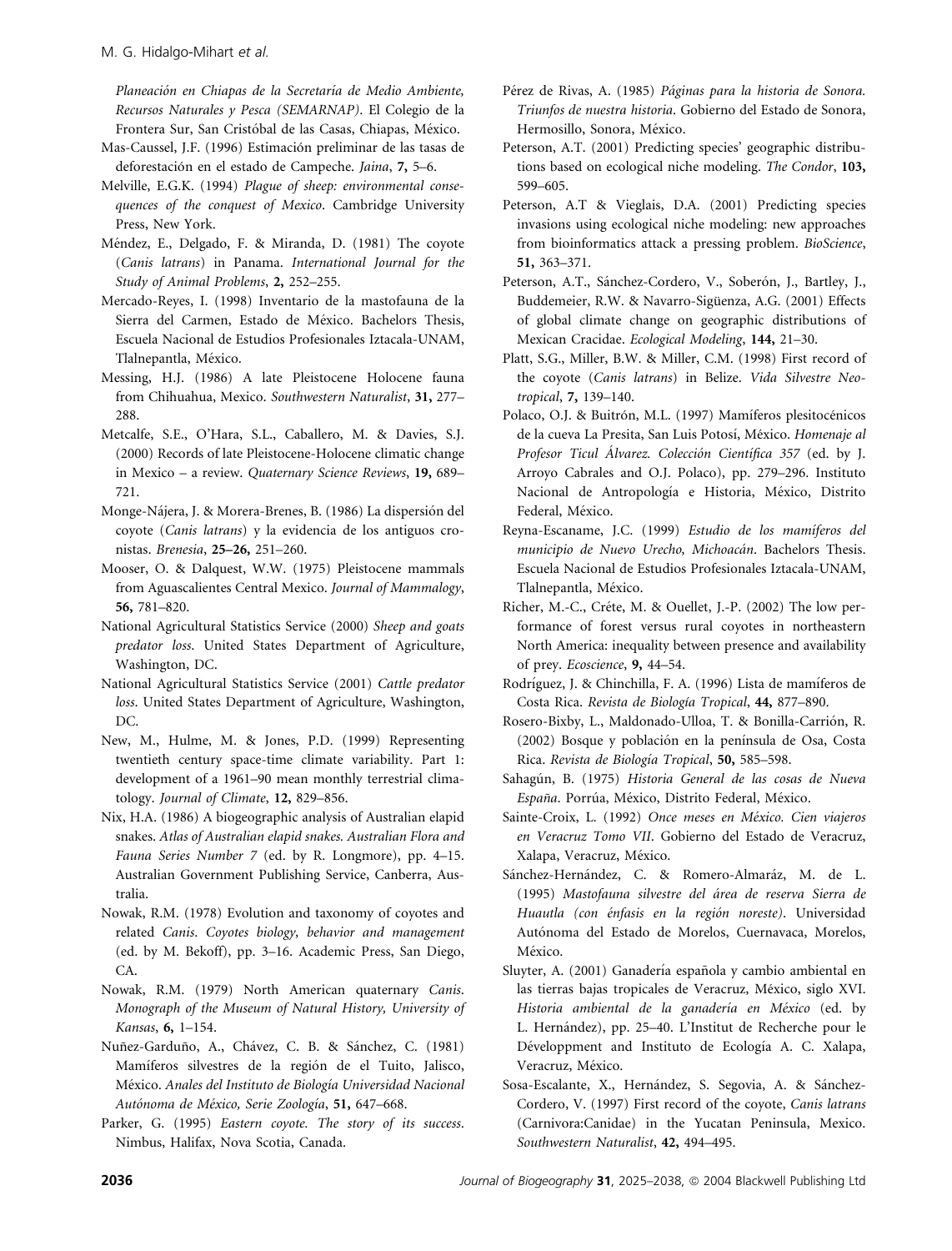- Stockwell, D. & Peters, D. (1999) The GARP modeling system: problems and solutions to automated spatial prediction. International Journal of Geographical Information Science, 13, 143–158.
- Timm, R.M., Wilson, D.W., Clauson, B.L., LaVal, R.K & Vaughan, C. S. (1989) Mammals of the La Selva-Braulio Carrillo complex, Costa Rica. North American Fauna, 75, 1–162.
- Torquemada, J. (1986) Monarquía indiana. Edición facsimilar de la segunda edición Madrid 1723. Porrúa, México, Distrito Federal, México.
- Turner, B.L., II, Cortina-Villar, S., Foster, D., Geoghegan, J., Keys, E., Klepeis, P., Lawrence, D., Macario-Mendoza, P., Manson, S., Ogneva-Himmelberger, Y., Plotkin, A.B., Pérez-Salicrup, D., Chowdhury, R.E., Savitsky, B., Schneider, L., Schmook, B. & Vance, C. (2001) Deforestation in the southern Yucatan peninsular region: an integrative approach. Forest Ecology and Management, 154, 353–370.
- Ximenez, F. (1967) Historia natural del Reino de Guatemala. Editorial Jose´ de Pineda Ibarra, Guatemala, Guatemala.
- Valle, L., Soto, R., del Negreros, M.P., Pérez, S. & Castañeda, C. (1999) Áreas prioritarias para la conservación en el sector norte del matorral espinoso del Valle del Río Motagua, Guatemala. Fundación Defensores de la Naturaleza Programa Ambiental Regional para Centroamérica, Guatemala.
- Vargas-Contreras, J. A. & Hernandez-Huerta, A. (2001) Distribución altitudinal de la mastofauna en la Reserva de la Biosofera "El Cielo" Tamaulipas, México. Acta Zoológica Mexicana, nueva Serie, 82, 83–109.
- Van Gelder, R. (1960) Carnivores in Puebla, Mexico. Journal of Mammalogy, 41, 519.
- Vaughan, C. (1983) Coyote range expansion in Costa Rica and Panama. Brenesia, 21, 27–32.
- Vaughan, C. & Rodríguez, M. (1986) Comparación de los hábitos alimentarios del coyote (Canis latrans) en dos localidades en Costa Rica. Vida Silvestre Neotropical, 1, 6–11.
- Wafer, L. (1934) New voyage & description of the isthmus of America. Hakluyt Society, Oxford.
- Webb, S.D. (1977) A history of savanna vertebrates in the new world. Part 1: North America. Annual Review of Ecology and Systematics, 8, 355–380.
- Webster, A.L., Olson, D.M., Graham, D.J., Primm, S.A., Dinerstein, E. & Bookbinder, M.P. (1996) A Conservation assessment of the terrestrial ecoregions of Latin America and the Caribbean. World Bank, Washington, DC.
- Whitmore, T.M. (1996) Population geography of calamity: the Sixteenth and Seventeenth century in Yucatan. International Journal of Population Geography, 2, 291–311.
- Whitmore, T.J., Brenner, M., Curtis, J.H., Dahlin, B.H. & Leyden, B.W. (1996) Holocene climatic and human influences on lakes of the Yucatan Peninsula, Mexico: an interdisciplinary, paleolimnological approach. The Holocene, 6, 273–287.
- Whitmore, T.M. & Turner, B.L., II (1992) Landscape of cultivation in Mesoamerica on the eve of the conquest. Annals of the Association of American Geographers, 82, 402–425.
- Young, S.P. & Jackson, H.H.T. (1951) The clever coyote. Stockpole, Harrisburg, PA, and, Wildlife Management Institute, Washington, DC.

# **BIOSKETCHES**

Mircea G. Hidalgo-Mihart is a PhD student in the Institute of Ecology A.C. He has been working with tropical carnivores since 1996. His main interests are carnivore management and conservation.

Lisette Cantú-Salazar recently completed a MSc in Ecology at the Institute of Ecology, A.C. She is interested in mammal ecology and conservation, especially tropical carnivores, with which she has been doing research since 1997. Other interests include distribution pattern of carnivores and the role of habitat suitability and fragmentation on their abundance.

Alberto González-Romero is a tenured researcher in the Department of Ecology and Animal Behavior at the Institute of Ecology, A.C. Alberto's current duties include coordinating the group on vertebrate research, as well as academic advising and teaching courses in the graduate programme. His main interest lies in the ecology of vertebrate communities and wildlife conservation.

Carlos A. López-González is a Research Professor for the Universidad Autónoma de Querétaro. He has been carrying out carnivore research and conservation since 1991. His interests are in predator–prey ecology and human–wildlife interactions.

# APPENDIX

Coyote records for the twentieth century of Mexico and Central America obtained from annotated mammal checklists, miscellaneous scientific reports, unpublished thesis and management plans of natural protected areas. The name of the locality is followed by the name of the state or the province when it was available.

Belize: Golden Button Ranch, Orange (Platt et al., 1998)

Costa Rica: Bahía de Salinas; Turrucaras near Alajuelas (Alfaro, 1897); Nicoya, Guanacaste; Bebedero, Guanacaste; Miravalles, Guanacaste (Goodwin, 1946); Highway Liberia to La Cruz; Playa Nancite; Santa Rosa National Park (Janzen, 1983); Highlands of the Braulio Carrillo Nacional Park (Timm et al., 1989); Palo Verde (Vaughan & Rodríguez, 1986); Cerro de la Muerte National Park; Monteverde National Park; San Jose´ Volcano National Park (Rodríguez & Chinchilla, 1996).

Guatemala: Northeast of Guatemala city; Quetzaltenango; Sierra los Cucumantes (Young & Jackson, 1951); Uaxactun,